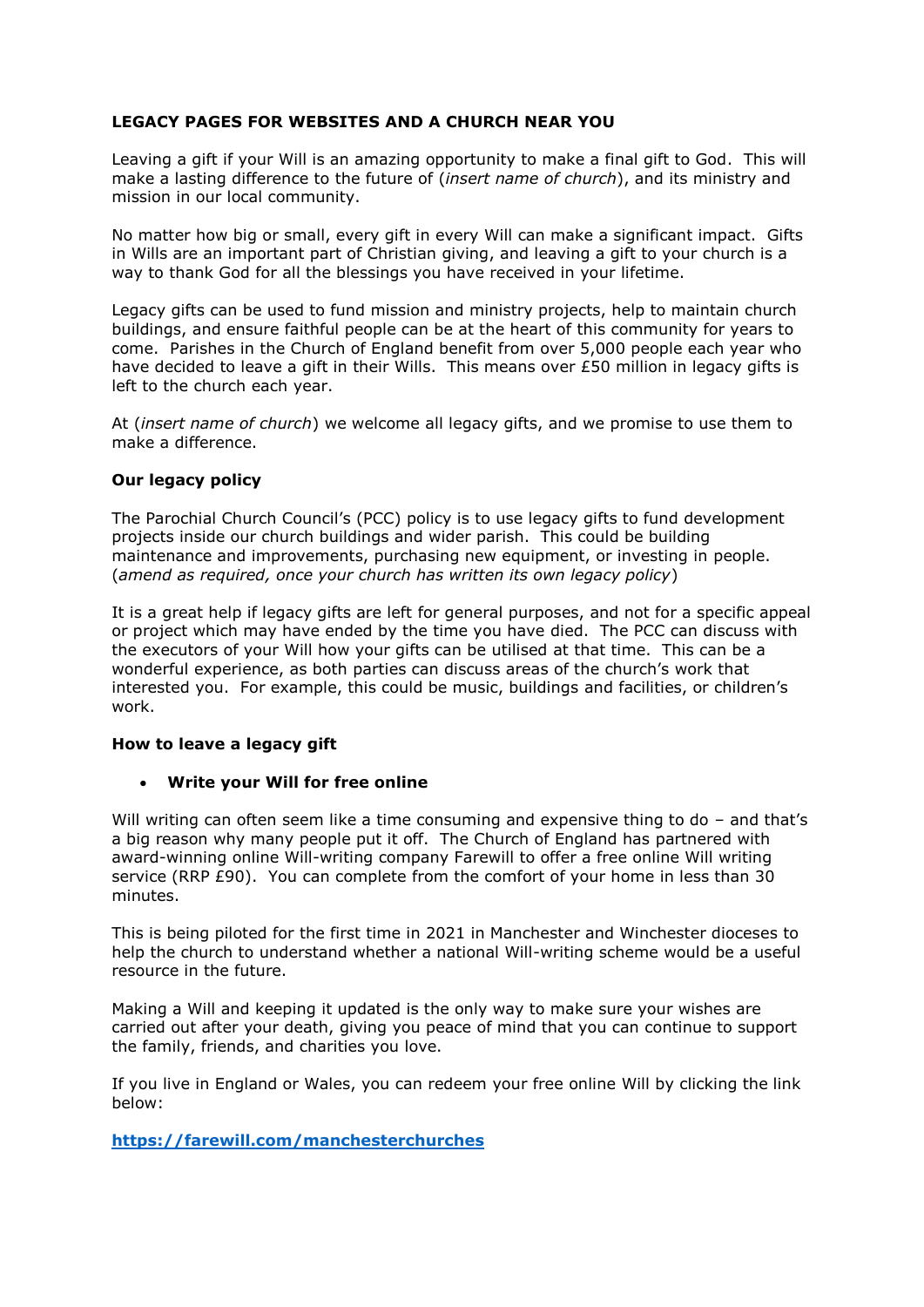*Disclaimer: by participating in this Will writing scheme, your details will not be shared with the Church of England. If you use the Church of England Will writing scheme, there is no obligation to leave a gift to a church in your Will. Your loved ones should always come first. If you do choose to remember your local or a favourite church, thank you. Every gift, great or small will make a real difference to that church and its mission and ministry in your community for future generations.*

# • **Need to write a Will?**

We strongly advise you to seek professional advice and to see a solicitor when making or revising your Will. If you need help finding a local Solicitor, [please click here.](https://www.churchlegacy.org.uk/writing-your-will/find-a-local-solicitor)

You may wish to write a Letter of Wishes to sit alongside your Will. Click here to download [the Church of England's Letter of Wishes template.](https://www.churchlegacy.org.uk/downloads/letter-of-wishes.pdf)

A standard Will costs around £199 + VAT, and the Solicitor should outline the cost upfront before you visit them. You may find the Church of England's 'Preparing to visit [your Solicitor](https://www.churchlegacy.org.uk/downloads/preparing-to-visit-your-solicitor.pdf) document helpful.

## • **Made a Will already?**

It is a simple process to make an amendment to an existing Will to leave a legacy to our church. This is done via a Codicil (an amendment document) to your existing Will at no cost. A template Codicil can be [downloaded here.](https://www.churchlegacy.org.uk/downloads/a-codicil.pdf) If your Will is more complicated, please make sure you consult a solicitor to ensure your wishes are recorded accurately.

If you wish to speak to a representative from (*insert name of church*) in greater detail about this in confidence, please contact (*insert name of incumbent/priest in charge*).